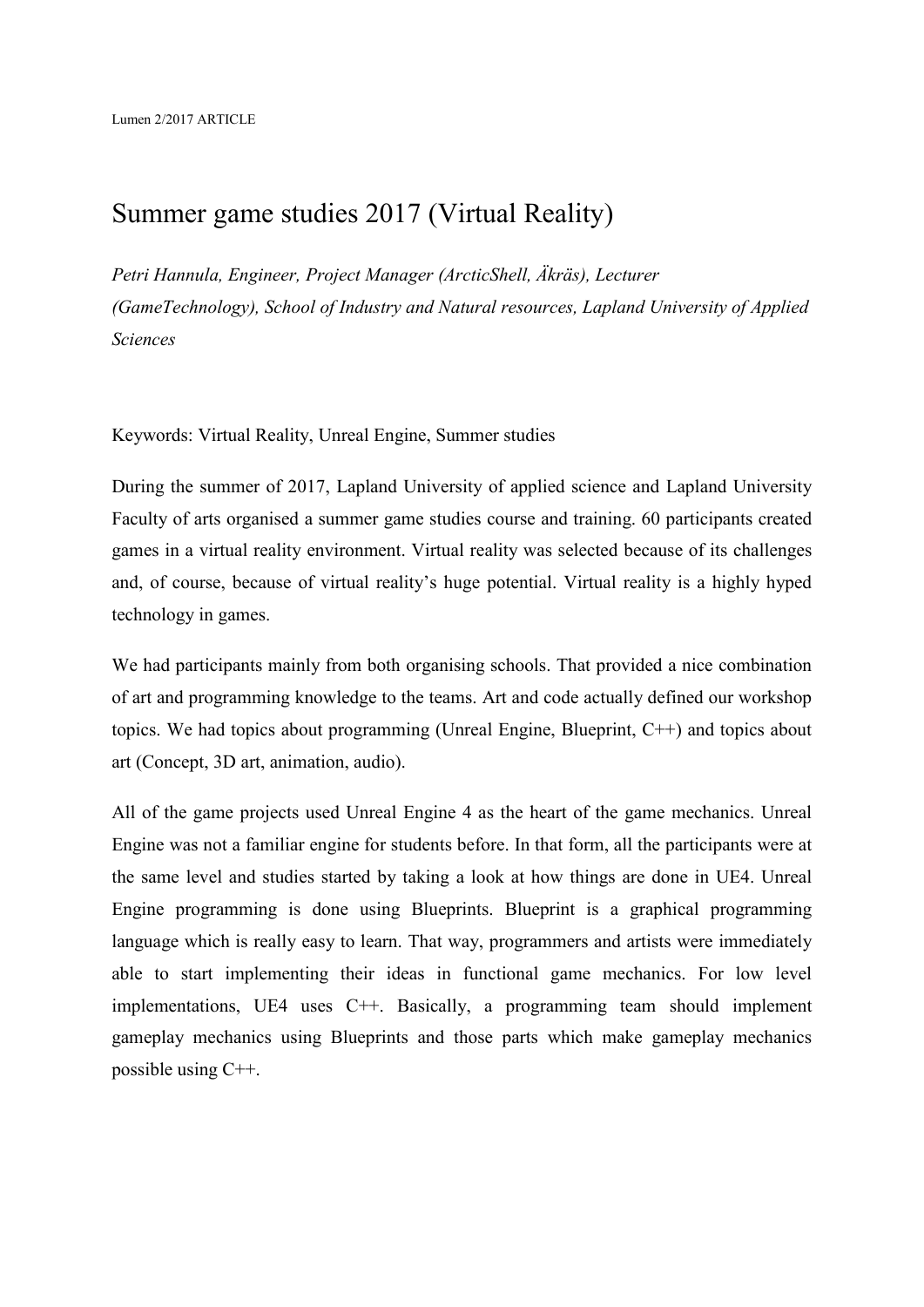

Originally, VR game studies were thought to have only 15-20 students. We started to advertise the course at a really late phase. Still, we had nearly 60 participants. That raised a problem regarding the environment where the work could be done. Are there enough GOOD computers and tools for teams? Luckily, we have had several public projects which had bought several highly efficient game computers. When creating VR-games, you need to have at least an NVidia 1070 or better graphics card. A good graphics card is also beneficial for game development so that the computer does not have to struggle when creating game scenes in Unreal Engine. When making games using Unreal Engine and VR, it is a difficult task for the card. We managed to burn 9 graphics cards during the summer.

All of the lectures were organised as workshops. Each lecture that the participants joined contained some theory, but mostly workshops concentrated on pushing game projects forward. Workshop topics contained game design, game programming (using Unreal Engine, blueprint, C++), 3D art, 2D concept art, business, Unreal Engine basics, history of games and game audio. We provided knowledge about all the game development main areas. We have a programming laboratory where we have a specialist in all those areas. Teaching and lecturing was organised mostly using part-time lecturers.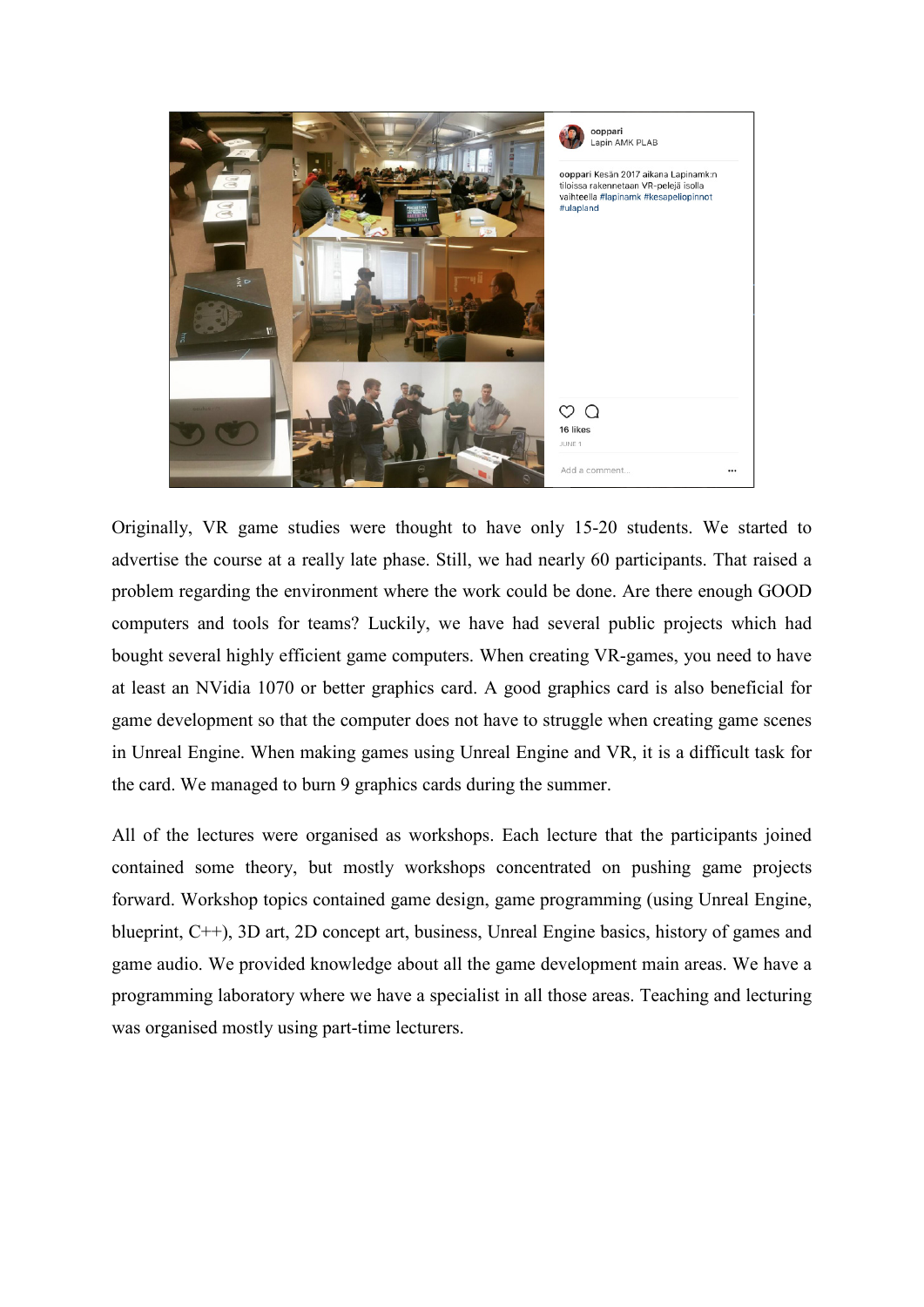

The results from the summer were quite amazing. Here is some statistics about the summer. During the summer, the students were able to earn 20 credits per student (some students only completed the theory part, 10 credits). The students completed a total of 910 credits. We had 12 teams. The teams created 10 VR-games and 2 "traditional" games. The teams had in use 6 Oculus Rift and 4 HTC Vive VR-device sets. We had 15 drawing tables, 25 Predator computers, 24 iMacs and teams were in 3 classrooms (and a huge amount of "office"-level computers).

Unreal Engine was a tool that everyone used in the game studies. It combined all the work together. The students also used Blender to create 3D art. Substance Painter 2 was used to create textures for 3D models. Git is a version control system, which makes project file organising and backup a little bit easier than USB sticks.

In the best practices part, I really would like to recommend the use of Slack. It made the communication of the team's direction really easy. It doesn't have similar latencies as e-mail and when everyone is already on the same channel you don't accidentally forget someone. All the discussions are easy to find later on. The usual use case was that team X would have some problem (in unreal, programming, 3D art…). When the teacher answered that question in Slack, later on anyone could find that same answer when facing the same problem. Via Slack, we could easily share scheduling changes and all the information related to studies. Slack is keeping and providing statistics of its usage.

Considering that this was a pilot, the feedback has been really excellent. We are now have a really good foundation to build on for next summer's game studies in Lapland.